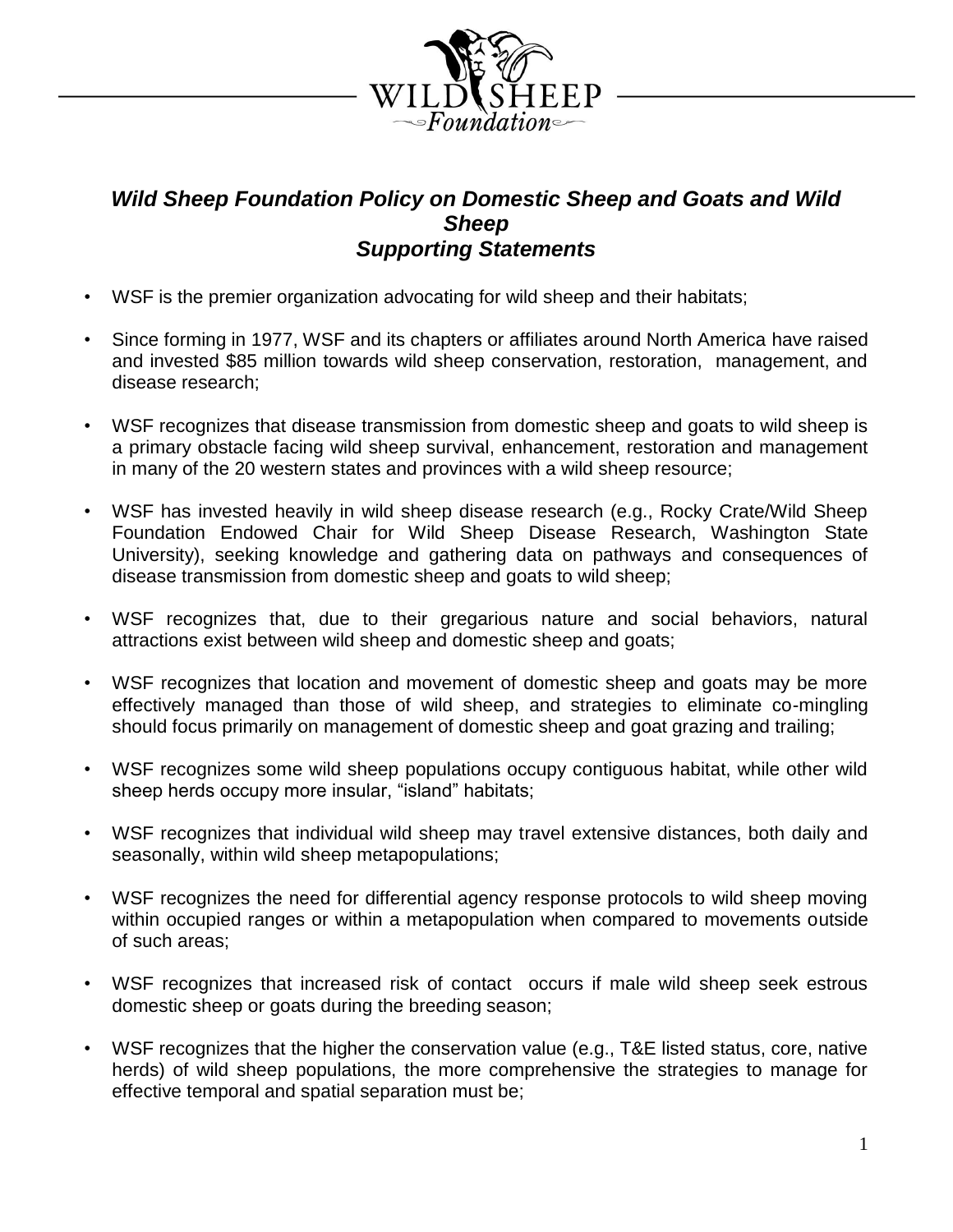- WSF recognizes that assessments of risk of contact should be initiated, completed, and periodically re-evaluated and revised;
- WSF acknowledges that wild sheep respiratory disease outbreaks and population-level dieoffs have occurred in the absence of documented contact with domestic sheep or goats;
- WSF recognizes that disease outbreaks and substantial population declines of wild sheep are frequent when contact occurs between domestic sheep or goats and wild sheep;
- WSF recognizes, supports, and promotes multiple-use policies on western public/Crown lands, while acknowledging that all multiple uses cannot occur on each and every acre;
- WSF recognizes state and provincial wildlife agencies as managers of each jurisdiction's wild sheep resource, while also recognizing the habitat responsibilities and contributions of federal/Crown land-management agencies and private landowners;
- WSF recognizes and supports the Western Association of Fish and Wildlife Agencies (WAFWA 2012) Wild Sheep Working Group's "*Recommendations for Domestic Sheep and Goat Management in Wild Sheep Habitats"* which advocates for pro-active management strategies to achieve effective spatial and temporal separation between wild sheep and domestic sheep or goats;
- WSF recognizes and respects federal/Crown regulations, policy, and laws addressing multiple use, including domestic and wild sheep population and habitat management;
- WSF recognizes the economic, social, and cultural contributions that domestic sheep AND wild sheep industries provide to the custom, culture, and tradition of many western North American jurisdictions;
- WSF recognizes the value and importance of sustainable agri-business and wild sheep populations to the social, economic, and ecological viability of western communities and ecosystems;
- WSF believes first and foremost in scientific, not political or judicial, solutions to resource management challenges; however, WSF also recognizes that legal recourse sometimes may be necessary to achieve productive and sensible management practices;
- WSF supports and is willing to collaborate with any and all interests to achieve effective separation of domestic sheep and goats from wild sheep on public or private rangelands;
- WSF believes in collaboration and consensus-building among diverse interests (CAST 2008; USAHA 2009; ASI 2011) and in working alongside traditional conservation partners as well as collaborating with individuals or organizations that don't necessarily share WSF's views;